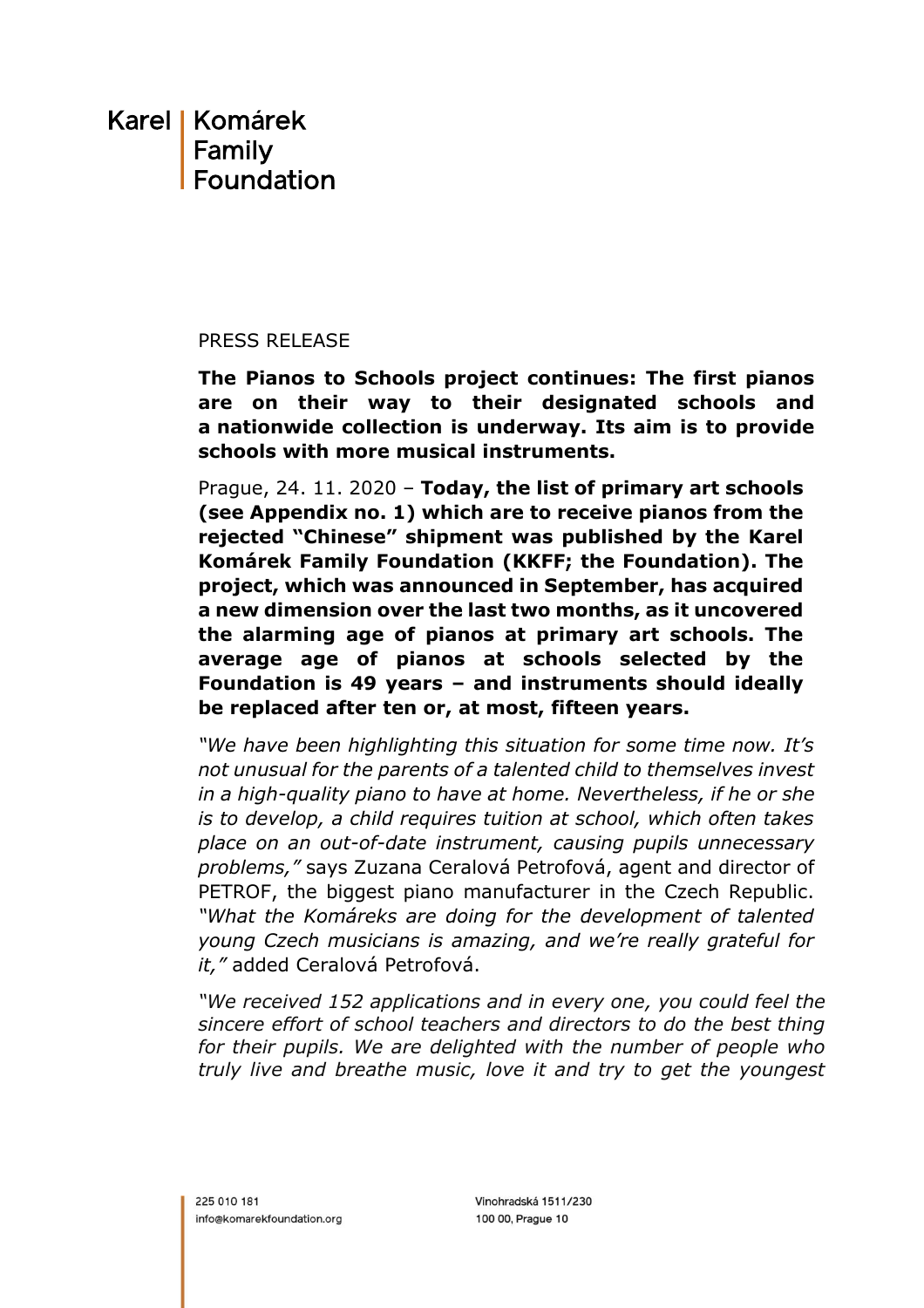# Karel | Komárek Family **Foundation**

*generation involved in it. We thank every school that applied for a piano. This massive level of interest led us to the decision to continue the project. Today, our Foundation is launching a public collection to buy pianos for a further forty-five schools recommended by the expert committee,"* said KKFF co-founder Štěpánka Komárková.

The expert committee, which is composed primarily of representatives of primary art schools (for the full list of members, see Appendix no. 3) assessed all applications and gradually selected schools to receive one of the eleven pianos (1x PETROF Pasat, 2x PETROF Breeze, 1x P118 M1 upright piano, 5x P125 M1 upright piano and 2x P131 M1 upright piano). The committee assessed individual applications based on precise criteria, which included school budgets, the number of students, cultural backgrounds and accessibility of musical education, tuition fee amounts and achievements of students in music competitions, as well as the average age of instruments and number of pianos in the school.

The average age of pianos at 56 schools is currently 49 years. The school with the most modern equipment has instruments with an average age of 17 years and the school with the oldest equipment has pianos with an average age of 79.1 years. *"Major cultural institutions change their grand pianos after 5-7 years. For the needs of tuition, it is advisable for schools to acquire new pianos after 10, or at most 15, years – assuming they are regularly maintained,"* says Jan Simon, expert guarantor of the committee and artistic director of the Academy of Classical Music. The project is also important because it at least partially exposed the economic situation in primary and general music education and helped to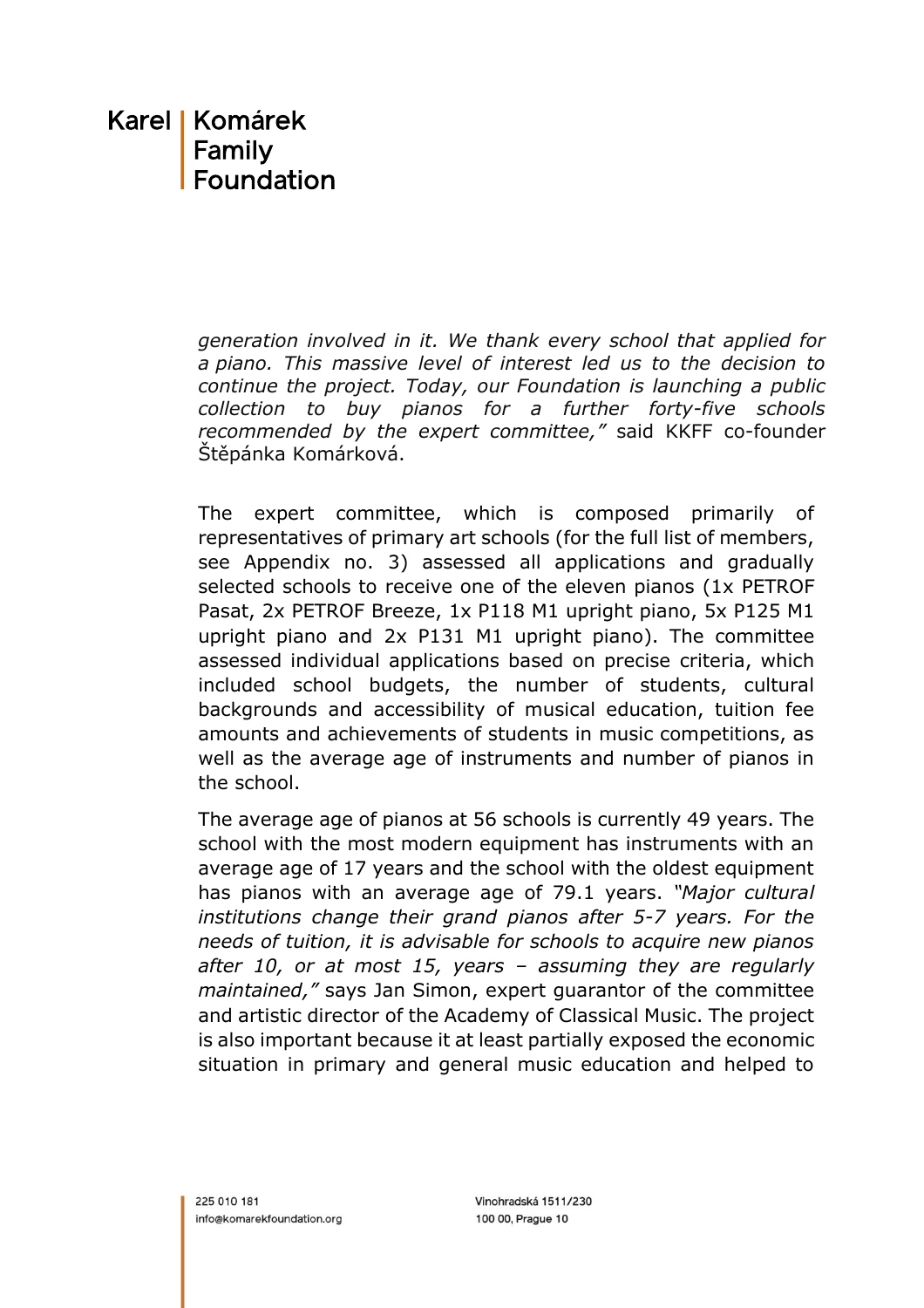# Karel | Komárek Family **Foundation**

provide a description of the instruments available to specific schools. These findings will be used in the future by the Council for Primary Art Schools in the Czech Republic in its discussions with school funding bodies and the Czech Ministry of Education.

As part of the broader selection process, the committee recommended including 45 schools (attended by a total of 7,000 children) on the list for the public collection (see Appendix no. 2). *"The announcement of a public collection for pianos for schools is a logical step in the development of the KKFF's strategy, which also seeks to support talented young people. Pianos to Schools is a continuation of all of our previous activities in classical music and our support for the national cultural legacy, of which music is a very significant part. We believe that in these difficult times, the new pianos in schools will motivate and delight both pupils and teachers,"* says KKFF director Luboš Veselý.

The general partner and first benefactor of the collection is PETROF. The largest producer of pianos in the Czech Republic will donate five pianos for another five schools. This means that a total of sixteen primary art schools should receive pianos in the new year.

The KKFF has carefully prepared a public collection, which will accept donations in both Czech crowns and other currencies. Donors can choose to support the project as a whole or contribute to a specific school – this is an opportunity for both parents and specific communities. All funds collected will be spent on pianos. Other costs, e.g. administration, will be met by the KKFF. You can donate to the collection at [www.pianadoskol.cz,](http://www.pianadoskol.cz/) and information is also available on [Facebook](https://www.facebook.com/pianadoskol) and [Instagram.](https://www.instagram.com/pianadoskol/) The goal of the collection is to collect 9,885,000 CZK.